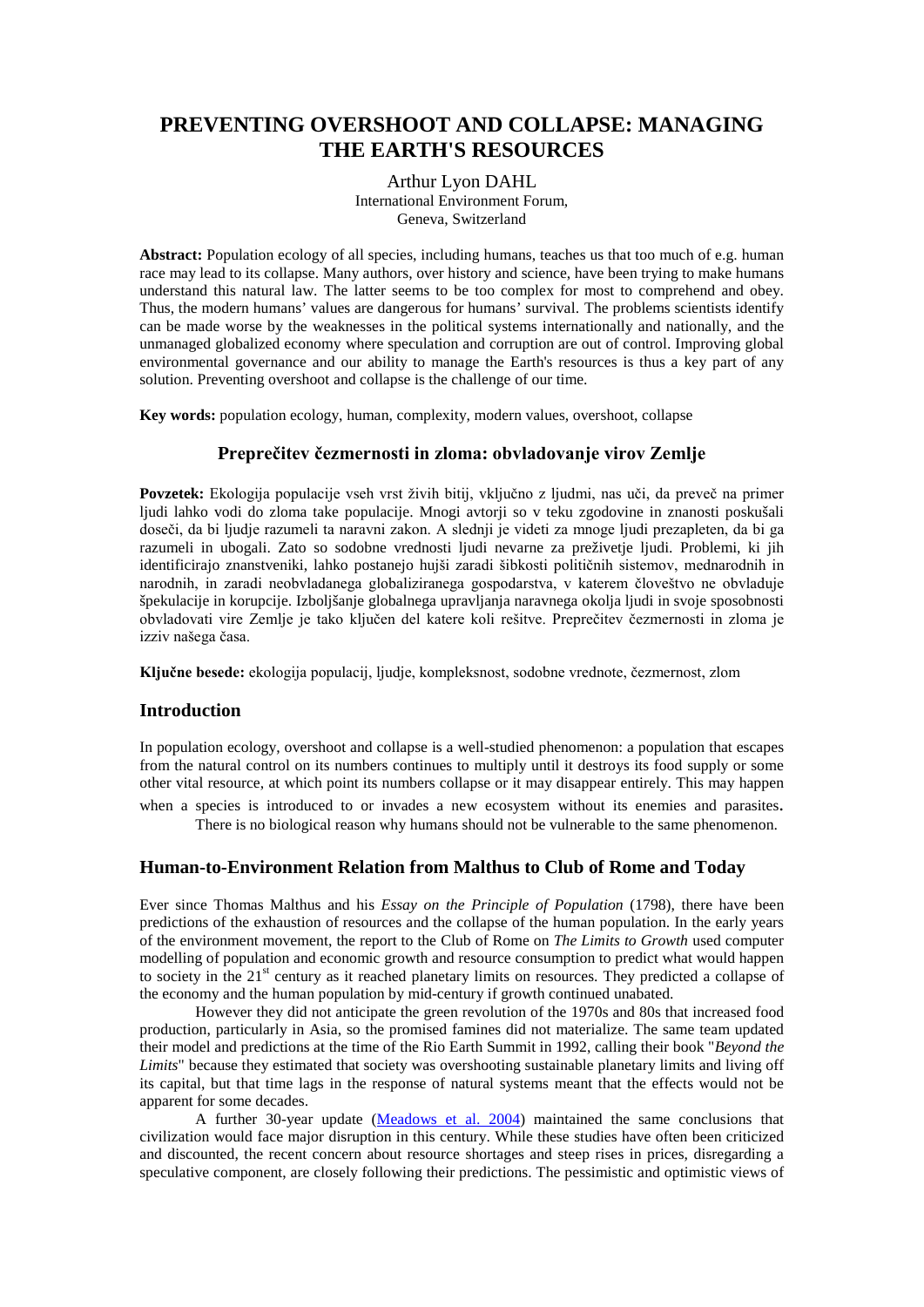resource depletion have been reviewed by Tietenberg [\(1996\)](http://www.bcca.org/ief/doc/ddahl08d.htm#Tietenberg1996), and resource regimes by Vatn [\(2005\)](http://www.bcca.org/ief/doc/ddahl08d.htm#Vatn2005). The relative contributions of countries to this problem are demonstrated in the ecological footprints of nations [\(WWF/ZSL/GFN, 2006\)](http://www.bcca.org/ief/doc/ddahl08d.htm#WWF2006).

Other well-informed scientists have explored more generally the stability and persistence of Western Civilization [\(Diamond 2005;](http://www.bcca.org/ief/doc/ddahl08d.htm#Diamond2005) [Homer-Dixon 2006\)](http://www.bcca.org/ief/doc/ddahl08d.htm#Homer-Dixon2006). Often making comparisons with the decline and fall of civilizations in the past, they draw disturbing parallels with our present situation, and question the common assumption that our science and technology will find a solution for every problem. For example, James Lovelock, originator of the Gaia Hypothesis about the evolution of the planetary life-support system, recently stated that he expected an 80% reduction in the world population in this century. At the other end of the political spectrum are those that deny that there is any threat of overshoot and collapse [\(Michaels 2004\)](http://www.bcca.org/ief/doc/ddahl08d.htm#Michaels2004). A well-funded anti-science movement backed by the oil and tobacco industries and fundamentalist religious groups has filled the media with counterarguments, making it difficult for decision-makers to find positions that are both scientifically valid and politically acceptable.

Research groups that prepare global scenarios for the United Nations and other organizations have also explored alternative possible futures across the political spectrum, from business as usual through a retreat to some fortress society to a transition to a sustainable future (see for example [Hammond 1998\)](http://www.bcca.org/ief/doc/ddahl08d.htm#Hammond1998). These scenarios tend to show the un-sustainability and vulnerability of our present forms of development, but they also demonstrate that a transition that avoids the worst of the problems is technically possible. Some take a positive view that the necessary transition is an opportunity to build a more sustainable civilization [\(Homer-Dixon 2006\)](http://www.bcca.org/ief/doc/ddahl08d.htm#Homer-Dixon2006), and whole groups of researchers such as the Great Transitions Initiative have been working on how that could be done [\(http://www.GTInitiative.org\)](http://www.gtinitiative.org/).

### **Complexity of the Human – Nature relations**

Part of the problem is in understanding the behaviour of such complex systems as human civilization and the planetary environment. Experts in one field or another (economics, political science, information technology, industry) tend to see probable solutions in their field and thus no need to worry. Biologists observing the rapid decline of natural systems tend to be more concerned; while those systems may be resilient in the long term, all the immediate trends are in the wrong direction. It is the specialists on complex systems who explore the interactions between many disparate factors who seem the most alarmed as they study the relationships of energy cost, climate change, water and food shortages, biodiversity loss, pollution impacts, the declining reserves of critical minerals and other constraints facing both a still-growing population and rapidly rising demand with economic success in some parts of the world. A recent cover story in the journal *New Scientist* focused on the possible collapse of civilization, highlighting the ease with which complex interlinked networks (like electricity transmission) can shut down and the vulnerability of human society to events like a virulent flu epidemic that could kill key technical personnel around the world [\(New Scientist, 2008\)](http://www.bcca.org/ief/doc/ddahl08d.htm#NewScientist2008).

Environmental and resource problems are of course intimately linked to the economic system. Those resources that are traded in the world market are subject to destabilizing price fluctuations. Two cases in point are fossil energy resources [\(Goldemberg 1996\)](http://www.bcca.org/ief/doc/ddahl08d.htm#Goldemberg1996) and food [\(Evans 2008\)](http://www.bcca.org/ief/doc/ddahl08d.htm#Evans2008). On the other hand, the failure of the market to reflect the true costs of economic activities is what drives much environmental damage. Sir Nicholas Stern called climate change the greatest market failure in history [\(Stern 2006\)](http://www.bcca.org/ief/doc/ddahl08d.htm#Stern2006). As the economic implications of the world situation become clearer, it is not easy to see where the enormous requirements for investment capital and development assistance will come from. One journalist summed up the challenge very well: "On current trends, ...humanity will need twice as much energy as it uses today within 35 years.... Produce too little energy, say the economists, and there will be price hikes and a financial crash unlike any the world has ever known, with possible resource wars, depression and famine. Produce the wrong sort of energy, say the climate scientists, and we will have more droughts, floods, rising seas and worldwide economic disaster with runaway global warming." [\(Vidal,](http://www.bcca.org/ief/doc/ddahl08d.htm#Vidal2007) 2007)

#### **Dangerous Basic Values of the modern Society**

One consequence of this situation is the need to question the basic values on which modern society has been based, and particularly the "growth paradigm" in which success is measured by growth in the economy, in business and in politics, and any leader who does not bring growth in GDP, profits or power is quickly replaced. The growth paradigm has been a necessary response to a growing